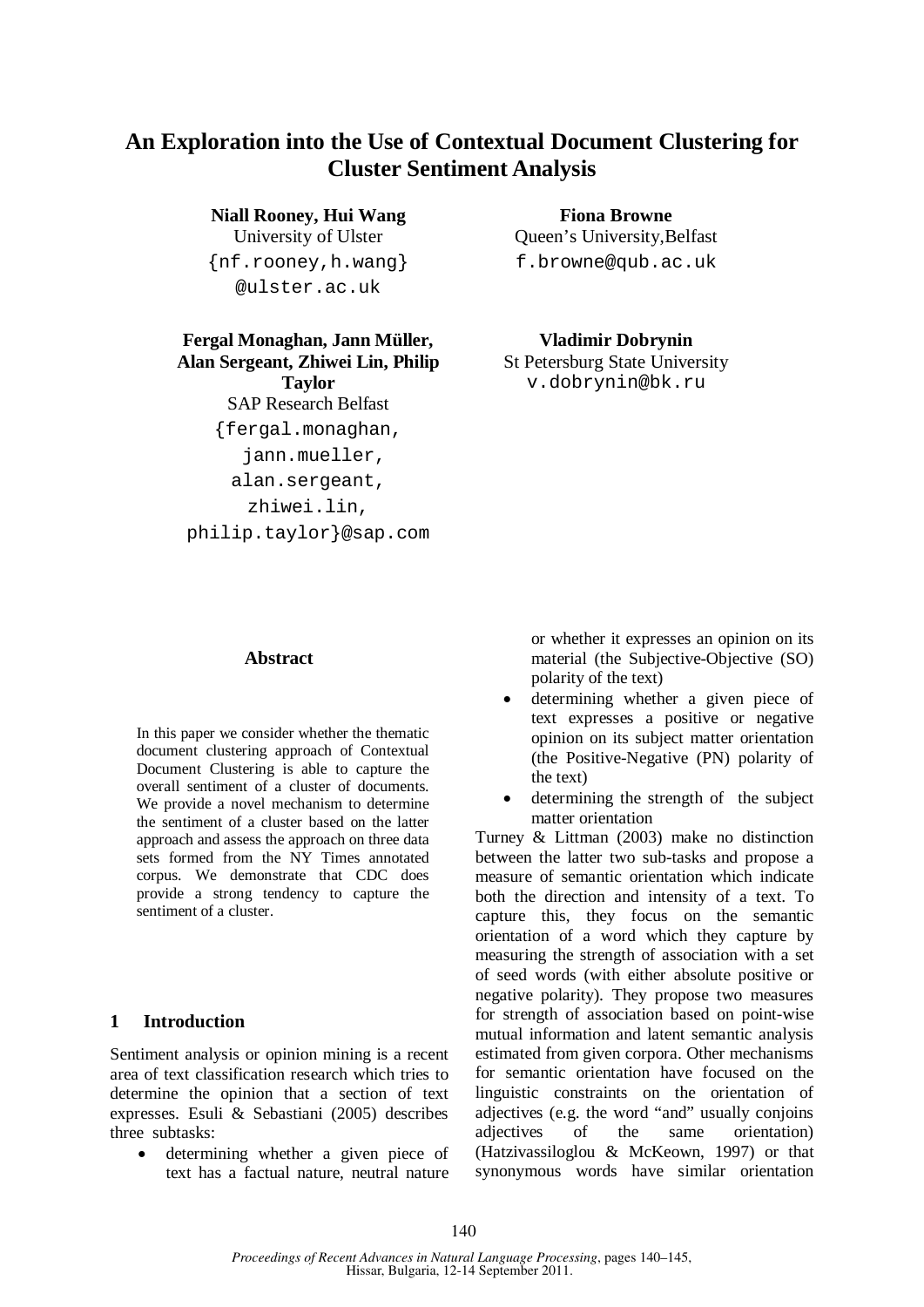(Esuli & Sebastiani, 2005). The aforementioned mechanisms try to give an absolute value for the orientation of a word regardless of its context of use. Wilson et al*.*(2009) present a two stage classification approach to determine the contextual polarity of subjective clues (words which have been part of annotated subjective expressions) in a corpus. They based this on features primarily as a consequent of local dependency relationships (parent-child) in sentences (although they do use other features mainly at a sentence level). More recent directions in a sentiment analysis for text classification have focussed on the use of unsupervised modelling approaches for text classification. Much of this work has focussed on extending topic modelling approaches such as Probabilistic Latent Semantic Indexing (Mei et al., 2007) or Latent Dirchlet Allocation (Lin & He, 2009) to incorporate the use of sentiment as a variable.

To our knowledge, little work has focussed on determining the sentiment of a cluster rather than the individual documents. Dobrynin et al.(2004,2006,2008) proposed the unsupervised mechanism of Contextual Document Clustering (CDC) that by discovering distinct and relevant contexts, allows for the hard partitioning of documents in a corpus into theme based clusters. A "theme" is an implicit concept and can be considered as equivalent in intent to its lexical definition. CDC considers words in a corpus as any character sequence occurring between separators (either whitespace or punctuation marks) in any text in document. A term in a document is a constrained character sequence based on a regular expression, so in general the set of terms is a subset of the set of words. Also a word cannot be a stop word. A context is a probability distribution of co-occurring terms in documents given a context term. CDC's partitioning of documents, is based on information theoretic considerations of semantic similarity between a document and a context. There exists a logarithmic relationship between a context term's document frequency and the context's entropy. As such, the final choice of context terms and their respective contexts are based on the grouping of context words into a fixed number  $N_{\text{dfg}}$  of document frequency intervals, and the entropy of their associated context. Contexts are chosen from each interval in a round robin fashion in order of least entropy from each group. In total *N<sup>c</sup>* are chosen. To allow for the fact that after this step, certain contexts may still be too similar based on a comparison of their distributions, merging steps are carried out to merge similar contexts.

In this paper we assess whether CDC by capturing theme related documents within a given cluster, also intrinsically captures the theme's sentiment and would allow for a categorization of a cluster based on sentiment. We hypothesis that if this is the case, an independent measure of a cluster's sentiment will show a high likelihood that a cluster to be either positive or negative in sentiment overall or be a mixture of positive and negative sentiments so that the overall sentiment is neutral. In the latter case this would allow for a further decomposition of sentiment analysis based on sub-regions of the cluster. In the small minority of cases will a cluster be composed solely as a mixture of neutral sentiments. In general, all clusters will contain a mixture of negative and positive sentiments, so we are assessing if the sum polarity tends to be mainly positive or negative i.e. a majority of clusters will either be positive or negative in sentiment.

# **2 Methodology**

For each cluster formed by CDC, it is possible to derive a set of base concepts that provide tag descriptors of the cluster. These tags provide a semantic description of the cluster. Our assumption is that these descriptors also form the basis for determining the overall sentiment of a cluster by the additional use of lexicons of known positive and negative words. This allows a simpler determination of the cluster's sentiment. If it can be shown that for a majority of clusters, a cluster has either a positive or negative sentiment, this provides support for the hypothesis given in section 1.

Each cluster *C* has a cluster description consisting of a set of cluster tags *T* and the cluster contains a set of *D<sup>c</sup>* documents. Each document,  $d \in D_c$  consists of a set  $S_d$  of sentences where a sentence is determined by known boundaries such as punctuation marks. A tag is a contiguous sequence of two or three word phrases. Let *Pos* be the set of known positive words. These are words that exist in the original lexicon of positive words and exist in the corpus. Let *Neg* be the set of known negative words. These are words that exist in the original lexicon of negative words and exist in the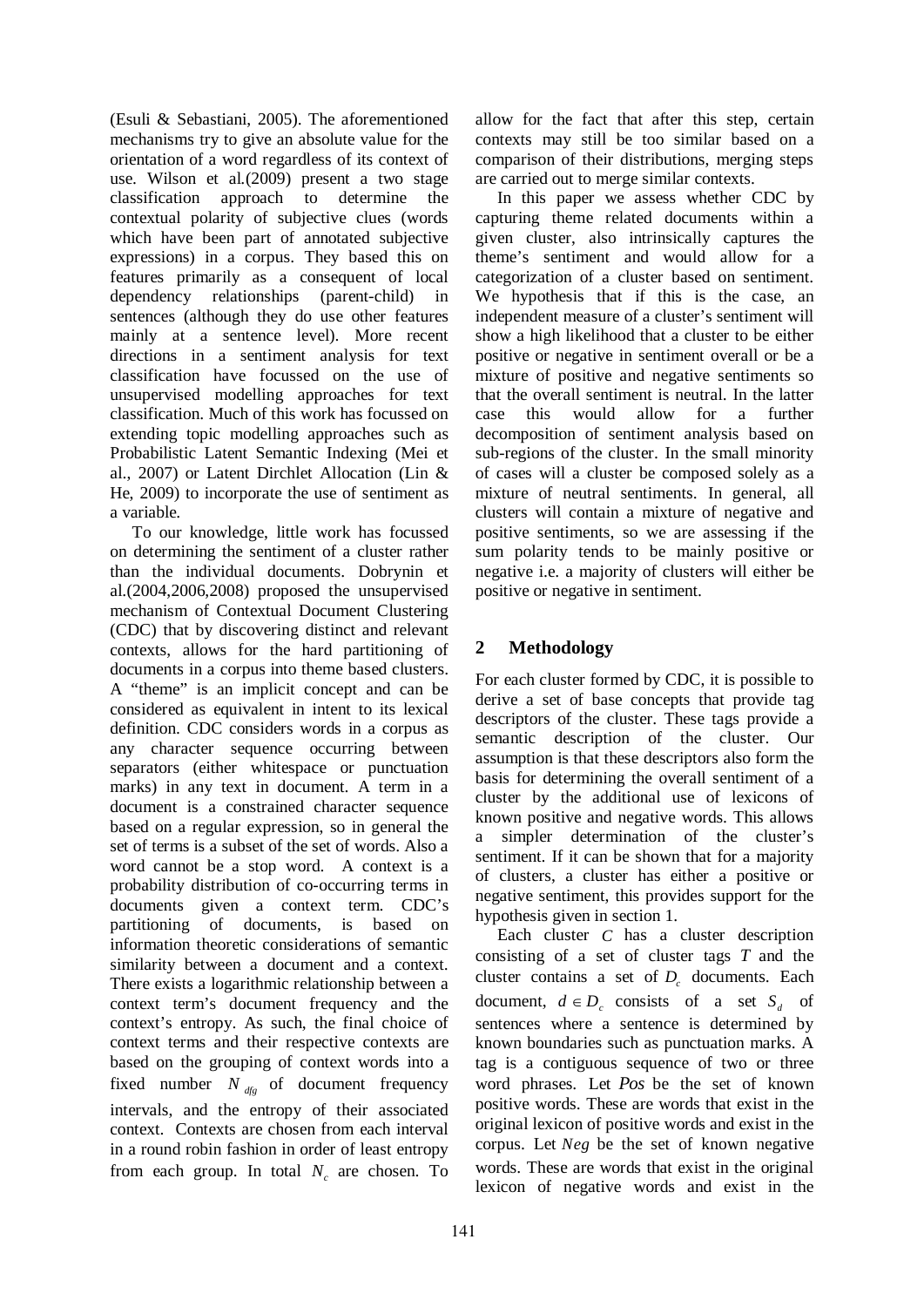corpus. Let  $N_{dc}$  be the number of documents in cluster *C*. Let  $df_w$  be the number of documents in the cluster for which the word frequency of a word *w* within a document is non-zero.

$$
df_w = | \{ d \in D_c : tf(w, d) > 0 \} |
$$

Let  $df_t$  be the number of documents in the cluster for which the tag frequency  $pf(t,d)$  of the tag *t* within the document is non-zero:

$$
df_{t} = | \{ d \in D_{c} : pf(t, d) > 0 \} |
$$

The document frequency of documents  $df_{t \wedge w}$  which contain both a tag *t* and word *w* within the same sentence (in the same *vicinity*), is defined as:

$$
df_{t \wedge w} = \{ d \in D_c : \exists s \in S_d : tf(w, s).pf(t, s) > 0 \} |
$$

The cluster sentiment *CS* is calculated as follows based on Pointwise Mutual Information (PMI) between a word  $w \in Pos$  or a word  $w \in Neg$  and a tag *t* summed over all tags:

$$
CS = \sum_{t \in T} TS(t)
$$

$$
TS(t) = \log_2(\frac{\prod_{w \in P} df_{t \wedge w}}{\prod_{w \in P} df_t df_w}) - \log_2(\frac{\prod_{w \in N} df_{t \wedge w}}{\prod_{w \in N} df_t df_w})
$$

In effect, cluster sentiment is the summation of the tag sentiments.

This formula is based on Turney & Littman study (2003) where we are replacing occurrences of a co-occurring word (with another word) with a co-occurring tag *t* . We only consider tags that do not contain either positive or negative words as part of their phrasal text.

We assume a cluster has positive sentiment if,

$$
CS > Thres
$$

neutral if,

$$
Thres >= CS >=-Thres
$$

and negative if,

$$
CS < -Thres
$$

Normally the threshold value is 0, however we allow an admittedly arbitrary greater value than 0 to indicate that weakly positive or negative cluster sentiment should be considered neutral. We refer to this calculation for clusters as **CSstandard**. A standard lexicon may also have a measure of the subjective strength of the word whether a word in most contexts is seen as strongly or weakly subjective.

To allow for this factor we modified  $TS(t)$  to include a subjectivity factor for lexicon words, where words which are strongly subjective have a different factor to words that are weakly subjective.

$$
TS(t) = \log_2(\frac{\prod_{w \in P} \alpha_w \cdot df_{t \wedge w}}{\prod_{w \in P} df_t \cdot df_w}) - \log_2(\frac{\prod_{w \in N} \alpha_w \cdot df_{t \wedge w}}{\prod_{w \in N} df_t \cdot df_w})
$$

We refer to this calculation for clusters as **CSsubj**. The factor,  $\alpha$  was set to 2.0 for strongly subjective lexicon words and to 1.0 for weakly subjective.

CS-standard considers all tags to be of equal importance. Based on the tag document frequency within a cluster, it is possible to give each tag a weighting normalized by the tag frequency range:

$$
CS = \sum_{t \in T} \lambda_t TS(t)
$$

$$
= 0.5 + (0.5 * \frac{df_t - \min_{tag \in T} df_{tag}}{\max_{tag \in T} df_{tag} - \min_{tag \in T} df_{tag}})
$$

We refer to this mechanism as **CS-rank**. This approach gives a weighting for each tag between 0.5 and 1.0, so that tags with higher document frequency have greater weighting.

#### **3 Evaluation**

 $\lambda_{\scriptscriptstyle t}$ 

The choice of data set was determined by two factors. Firstly, the data set had to contain sufficient documents to form a set of information-rich contexts and hence clusters. Secondly, the nature of the data set has a high likelihood of expressing a mixture of subjective opinions. For this purpose, we chose data from the NY Times annotated corpus (Sandhaus, 2008). We considered 3 subsets of data for the respective years of 2005 (Nyt-2005), 2006 (Nyt-2006) and 2007 (Nyt-2007) and ran the same evaluation for each corpus. We based each evaluation on the subjectivity lexicon provided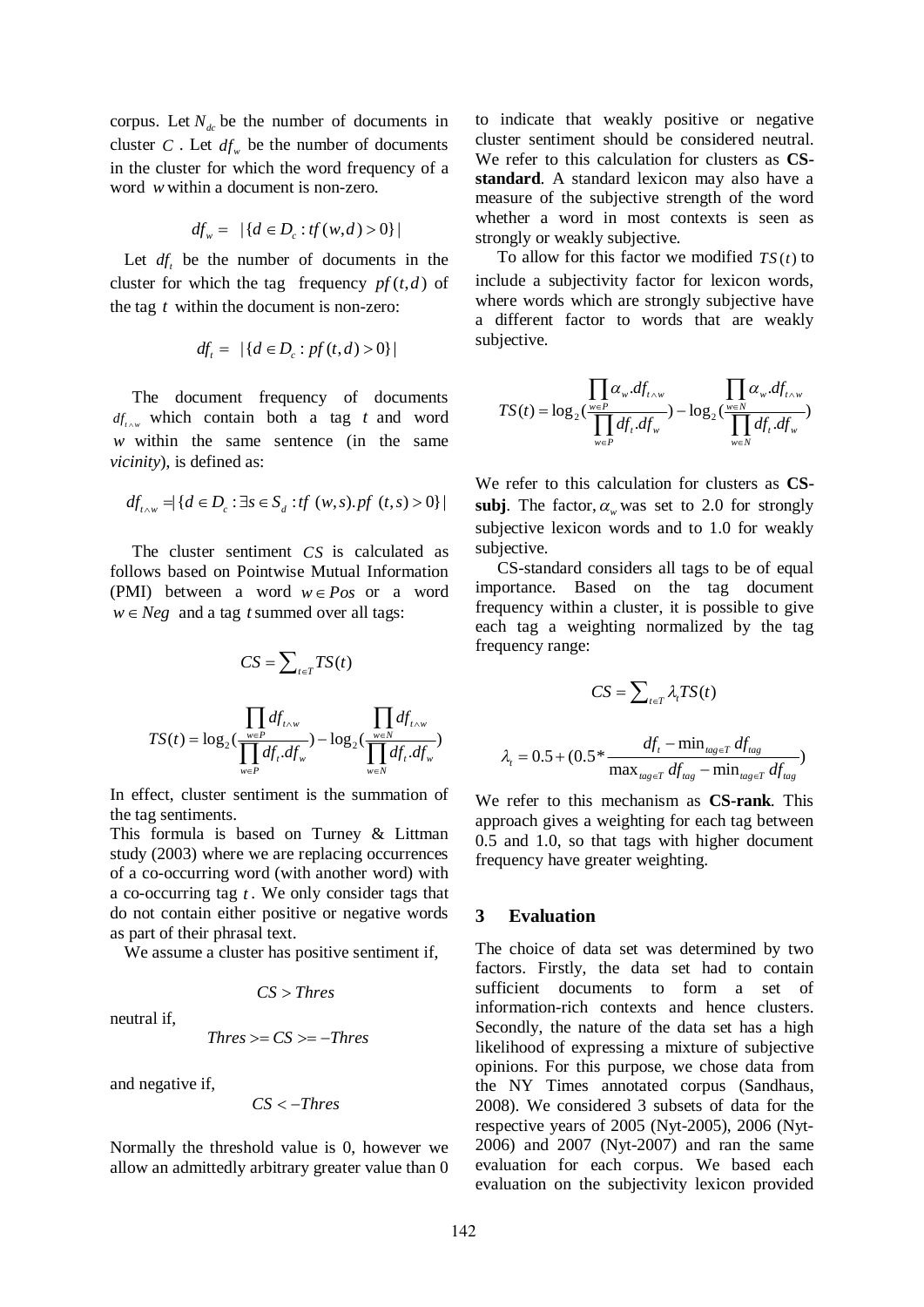by Wilson et al*.* (2005) which lists a set of words with either positive or negative polarity and a measure of subjective strength (either strong or weak). This latter feature was the basis for the setting of  $\alpha_w$  in CS-subj. In total there are 2304 positive words and 4145 negative words. Not all words were present in each of the 3 corpora and such words were ignored. Table 1 summarizes the data characteristics for the three data sets and indicates that the parameters are stable for each evaluation, not surprisingly as there is no variation in the nature of the data. Nyt-2007 has fewer documents as data was only recorded up to April, 2007. The *Thres* value was set to 5.0 indicating that clusters with sentiment only weakly positive or weakly negative, we considered as neutral.

| Data set | Number of<br>documents | Number of<br>clusters | <b>Number</b><br>of<br>positive<br>words in<br>corpus | <b>Number</b><br>of<br>negative<br>words in<br>corpus |
|----------|------------------------|-----------------------|-------------------------------------------------------|-------------------------------------------------------|
| Nyt-2005 | 89975                  | 1363                  | 2172                                                  | 3796                                                  |
| Nyt-2006 | 87029                  | 1339                  | 2165                                                  | 3785                                                  |
| Nyt-2007 | 39950                  | 1396                  | 2132                                                  | 3675                                                  |

Table 1 Data set characteristics

There appears to be an imbalance between the number of positive and negative words but this imbalance is less pronounced if we consider only words in the lexicon that occur in the vicinity of cluster tags (only such words contribute to the evaluation scores). This is shown in Table 2.

| Data set | <b>Number</b><br>of<br>positive<br>words in<br>vicinity of a<br>given tag | <b>Number</b><br>of<br>negative<br>words in<br>vicinity of a<br>given tag |
|----------|---------------------------------------------------------------------------|---------------------------------------------------------------------------|
| Nyt-2005 | 1790                                                                      | 2657                                                                      |
| Nyt-2006 | 1912                                                                      | 3010                                                                      |
| Nyt-2007 | 1912                                                                      | 3095                                                                      |

Table 2 Lexicon words used in Evaluations

As described in the Introduction, CDC requires an apriori setting of how many distinct contexts to select  $N_c$  and the number of document frequency intervals *N dfg* (Rooney *et al.*, 2006). Note that there can be fewer contexts formed

than requested due to merging of similar contexts and fewer clusters also due to non-assignment of documents to given contexts. In each evaluation,  $N_c$  was set to 2000 and  $N_{dfe}$  to 7, as previous work has shown these values to be appropriate settings for these sizes of data sets. We then calculate the number of positive, negative or neutral clusters and express the relative number of clusters as percentages. This process was carried out for each evaluation and results were averaged over the 3 years. The average of the evaluations is shown in Figure 1.



Figure 1: Cluster sentiment averaged over nyt\_2005, nyt\_2006,nyt\_2007

Clearly there is a majority of clusters that are either positive or negative in sentiment in the case of both CS-standard and CS-subj so that our hypothesis is justified. There is very little to distinguish these two mechanisms with CS-subj returning a slightly elevated percentage of positive clusters and a similarly decreased percentage of negative sentiment clusters and this was reflected not only in the averages but in the individual evaluations. CS-rank shown a somewhat different profile with there still been a majority of clusters being identified as positive or negative, but a relative reduction in the percentage of positive clusters and a relative increases in the percentage of negative clusters. However investigation into each data set showed the consistent pattern of increasing the number of neutral clusters and we can consider this mechanism of 'smoothing' the individual contribution of each tag.

Further evidence is provided for our hypothesis when we examined clusters deemed as neutral. We consider each neutral cluster as belonging to one of two categories: *no sentiment* if in fact the overall sentiment is 0 which only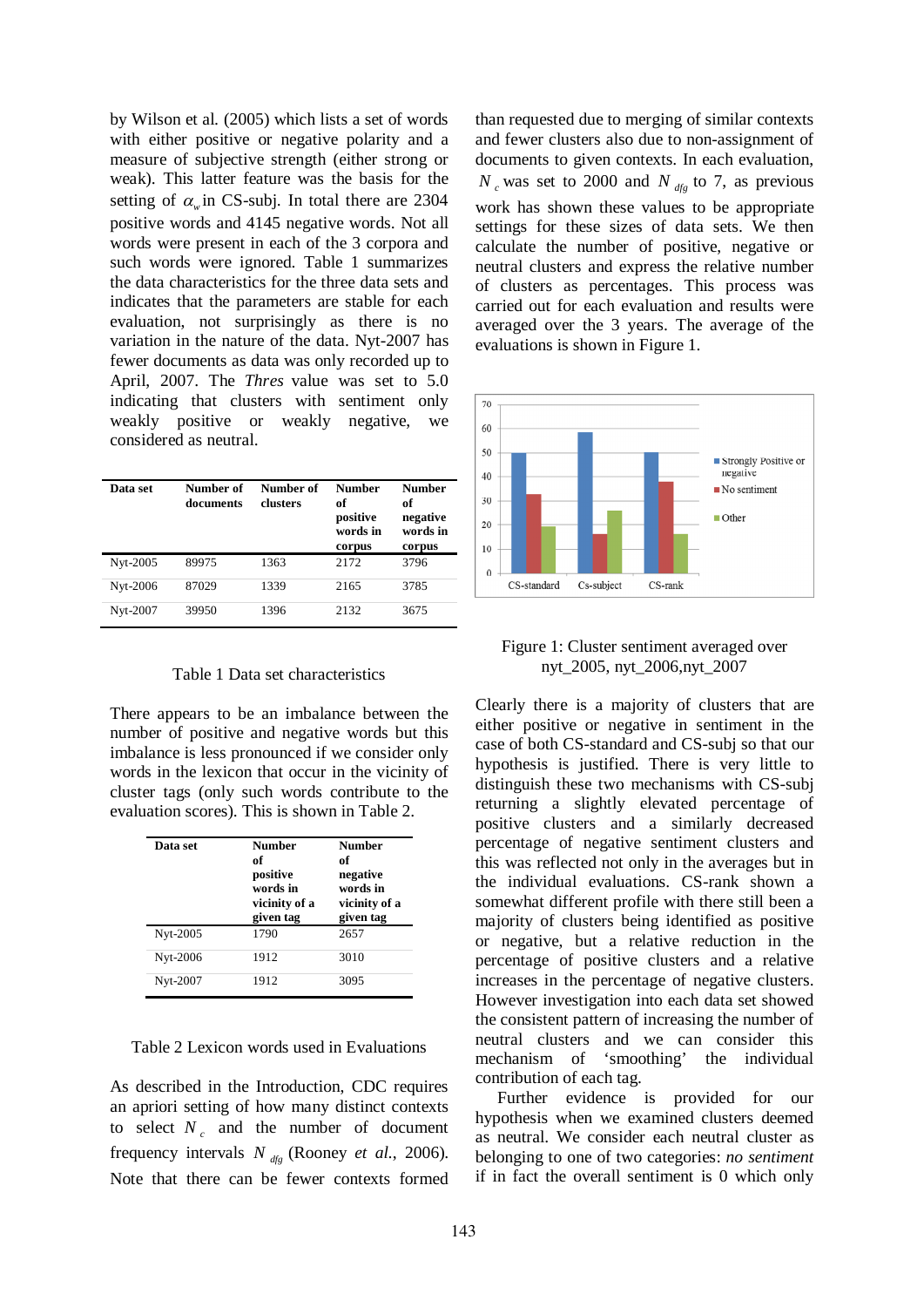happens if no sentiment value is calculated for given cluster tags and *sentiment* otherwise. Figure 2 shows the results of this categorization average over the 3 evaluations.



# Figure 2: Neutral Cluster decomposition averages averaged over nyt\_2005, nyt\_2006, nyt\_2007

Regardless of the cluster sentiment measure, only a minority of neutral clusters are truly neutral and show no tag sentiment. Of course in the other case the cluster would need to be decomposed into smaller regions to allow for the discovery of regions of either positive or negative sentiment, if we are not to regard the cluster as "neutral". CDC provides graph based mechanisms to structure the content of clusters whose use for sentiment analysis will be explored in future work.

It is not uncommon for CDC to form clusters based on themes which share tags, as tags are not a description of the intrinsic theme or context, but simply indicators of the cluster's content. As this is the case, it was of interest to consider whether clusters that have a high degree of similarity in their tags could have different cluster sentiment classification. We considered a pair of clusters that shared at least 70% of tags relative to the first cluster in a pairing as highly similar. Table 3 shows a summary of the outcome.

Clearly there is evidence that between 23 to 29 percent of cluster pairings have different sentiment, again highlighting the use of cluster tags as the basis for determining cluster sentiment. The tags by themselves do not give any indication of the overall cluster sentiment, but individually they are the basis for determining tag sentiment as contributors to overall cluster sentiment.

| Data set | <b>Number</b><br>of<br>highly<br>similar<br>clusters | <b>Number</b><br>of<br>highly<br>similar<br>clusters<br>with<br>different<br>cluster<br>sentiment<br>(Percentage) |
|----------|------------------------------------------------------|-------------------------------------------------------------------------------------------------------------------|
| Nyt-2005 | 449                                                  | 130 (29%)                                                                                                         |
| Nyt-2006 | 473                                                  | 136 (29%)                                                                                                         |
| Nyt-2007 | 336                                                  | 78 (23%)                                                                                                          |

### Table 3 Similar pairs of clusters and Number with differing cluster sentiment

We do not have an independent means of assessing the strength of our approach to tag sentiment and hence cluster sentiment - we would need human assessors to provide a qualitative evaluation, but we have seen a considerable number of examples whereby the tag sentiment for different clusters is clearly reflected the documents that contain these tags. By way of example, consider the following two highly similar clusters <13820,15095> drawn from the Nyt\_2006 evaluation, where the clusters identifiers are as a result of the CDC process. The following table shows the tagging for cluster 13820.

| Tag list for cluster |  |  |
|----------------------|--|--|
| tom glavine          |  |  |
| orlando hernández    |  |  |
| omar minaya          |  |  |
| pedro martínez       |  |  |
| dominican republic   |  |  |
| carlos delgado       |  |  |
| willie randolph      |  |  |
| shea stadium         |  |  |

Table 4 Cluster tags for cluster 13820

Clearly the cluster is topically related to "baseball". The tag list is much longer for 15095 with 7 of the tags from 13820, also occurring for 15095. 15095 is also topically related "baseball" – how they vary thematically is intrinsic to the context, which is hard for us to convey as they are probabilty distribution in words but clearly the themes have some level of similarity. If we consider the tag "pedro martínez", this has tag sentiment **-**15.78 in 15095 and 39.87 in 13820. The given tag occurs in 4 documents in 15095 and 2 in 13820. Table 4 shows the titles for these